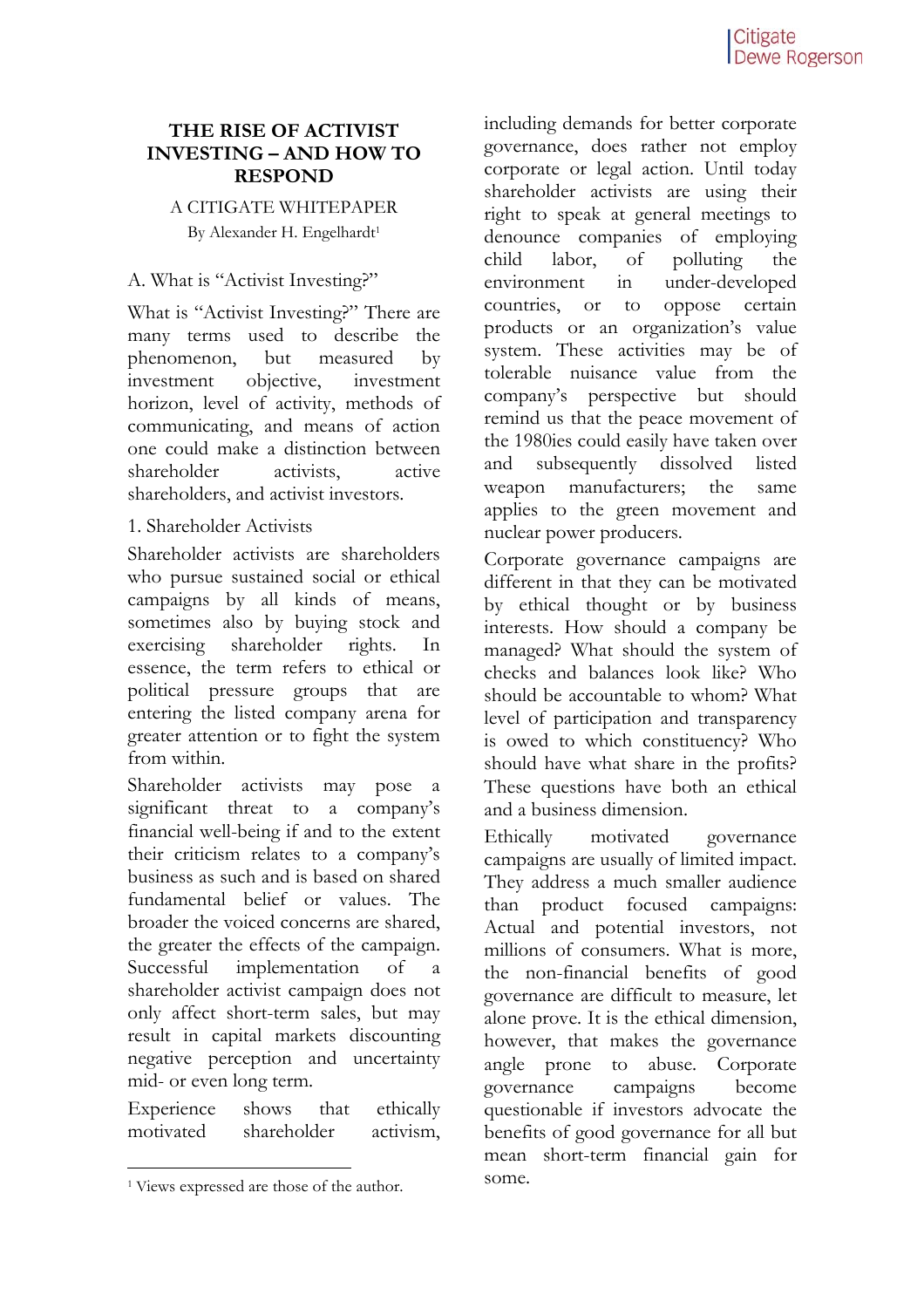## 2. Active Shareholders

Why are shareholders who used to be fairly passive for decades turning active, going vocal, or even taking an activist stance? There are three trends that appear to further the rise of activist investing, namely: Passive investing being on the decline; shareholder awareness and assertiveness generally increasing; and large pools of capital being ear-marked for non-traditional investments and competing for too few alternative investment opportunities.

In the old times, many institutional investors were predominantly passive. They pursued an overall, diversified long- to mid-term, hands-off portfolio strategy, held an observer status and reacted to fundamental changes only – the archetype of the value investor. There used to be a large group of passive observers who had limited communication with the company and only remote contact with other shareholders, and a much smaller group of active observers who had regular albeit decent communication with the issuer and who cultivated some exchange with other shareholders.

Passive investors invest and divest, engage to some extent in non-public shareholder dialogue, and typically exercise their votes in favor of management or abstain from voting. When communicating with the company and/or other shareholders, the passive (or more traditional or value) investor seeks to obtain information and an exchange of views regarding the company's long-term strategy, fundamental value drivers and critical success factors, rather than influence the company's immediate plans or actions. The passive investor sells part or all of his shareholding when the company's strategy or performance is no longer in line with his overall expectations or risk/return profile. He does not normally take short positions himself but may occasionally lend shares for a fee to short sellers. He rarely initiates corporate action but may in exceptional cases indicate to management in private that supporting shareholder proposals initiated by other shareholders at a general meeting would be an option. The passive investor almost never instigates legal action.

These times are gone. Shareholder assertiveness is increasing, and the old paradigm "if you don't like management, sell your shares" is no longer valid. While it is true that none of the many studies on this subject provided sufficient evidence for a causal connection between the quality of corporate governance and long-term performance of the stock generally, it is also true that there exists a strong link between stewardship and performance in specific situations. Prior to exiting the position, an increasing number of shareholders would therefore try to be heard and if need be assert their rights as shareholders (rights to information, exercise of voting rights, or even standing to take corporate or legal action).

In an ever-changing investment climate, even the more traditional (rather passive) investors must be expected to turn active and become an active shareholder in a given situation. Turning active means an increased level of activity, in fact any sustained activity except activist investing: A passive observer who starts asking questions during an analyst conference call, thus transforming into an active observer; an active observer becoming a vocal shareholder by expressing his views in writing to senior management or his opposition of management (or its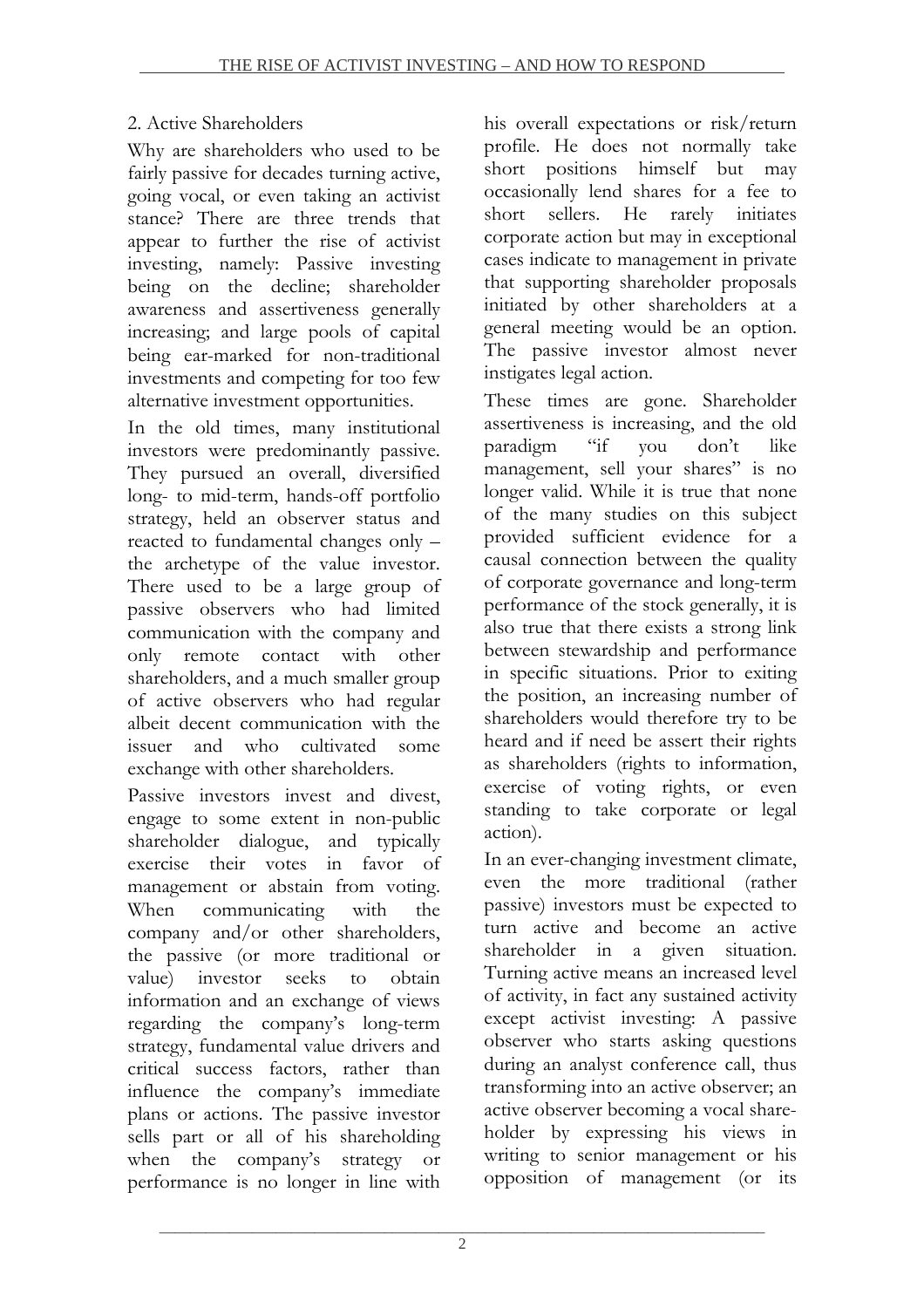actions) before a greater audience such as analyst conferences or even in the media; or an active investor who starts supporting activist investors's views or even corporate or legal action, thereby taking an activist stance in a specific situation himself.

A prominent example perhaps is traditional German *Deka* bank's role in *Wella*, where *Deka* signed a motion initiated by a hedge fund to appoint a shareholder representative to the *Wella*  supervisory board – much to the dismay of *Procter & Gamble* who had just taken over *Wella* (but had initially offered different prices for different classes of shares). In 2005, this signature earned most conservative institution *Deka* an entry in a *Citigroup* report "Hedge Funds at the Gate" among the 25 most notorious hedge fund activist campaigners of the year.

But after *Wella*, the trigger event that proved that big-ticket event-driven investing was possible, and *Deutsche Börse*, the trigger event that proved that the seemingly unthinkable was achievable, the landscape has changed forever towards a new paradigm: If shareholders don't agree with how the company is being managed, they will use their shares to bring about change. An active, hands-on approach to investment is likely to become the norm. More and more financial institutions are taking pride in being described as acting assertively on behalf of their investors to which they owe a fiduciary duty to earn risk-adequate returns on investment – which they in fact do.

## 3. Activist Investors

Activist investors are typically investment funds which pursue a specific, hedged, short- to mid-term investment thesis that relates solely to the stock of the company or the industry in which the company operates, taking an activist stance vis-àvis senior management, often in public and using the media, to accomplish their financial objectives.

When communicating with constituencies other than senior management (supervisory board/outside directors; works council; analysts; shareholders's associations; financial press, etc.), the activist investor seeks to shape investor sentiment and mobilize shareholder opinion so to influence the company's immediate plans or actions in line with his investment thesis.

He trades in and out of the stock opportunistically and often takes short positions in addition to long positions; he may go short-only. He may well take corporate and even legal action where available, and sometimes for the sole benefit of creating nuisance value.

Activist investors can be compared to arbitrageurs in that their activity revolves around a corporate event (M&A, capital increases, issuance of a bond, etc). Activist investors are different, though, in that merger arbitrageurs try to lock in a takeover premium while activist investors speculate on a possible future event that would act as a catalyst and become active to make the catalyst event happen that unlocks value which can then be harnessed through trading activity. In the words of the *Hermes Focus Fund*, an investment vehicle of the *British Telecom Pension Scheme* (*BTPS*), *Hermes* invests "*in companies that are fundamentally sound but whose shares are discounted by the market as a result of strategic, governance or financial structuring weaknesses and where shareholder involvement can be the catalyst for change and result in improved performance*."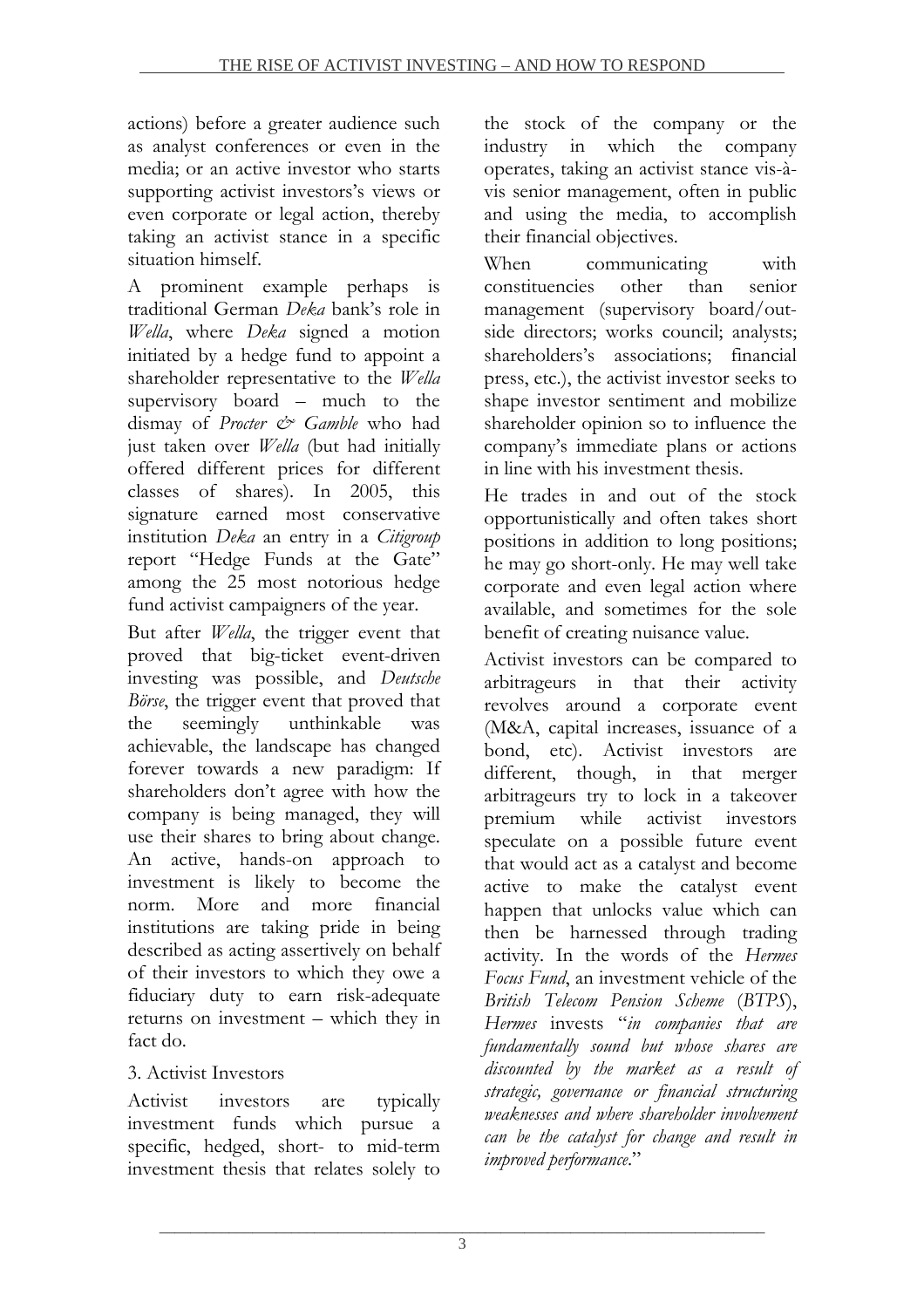In a transactional context, for an investor who went long in the target company's stock following a bid announcement, a typical "catalyst" event would be an offer price increase (or a higher competing bid); the activist investor would then campaign for a higher offer. Other catalyst events could be, *e.g.*, leveraging or deleveraging of the balance sheet, a decision to divest a substantial part of the business, a forced merger, or a management change.

# B. Strategy

The company's actual performance may or may not be relevant for an activist investor's investment thesis. In transaction based strategies, performance tends to be less important because the value sought is generated by and extracted from the situation. Underperformance is certainly helpful when the objective is to replace sub-par management; outstanding performance may be taken as an invitation to milk cash out of the target company. In all mentioned situations, activist hedge funds seek and often find "alpha."

1. "Alpha," "Value," "Short-Termism"

The term is commonly used to describe an excess return on investment which is based on a specific skill set and that is uncorrelated with market or economywide returns. The ability to identify mergers that will succeed or fail, irrespective of market risk (beta), would form a relevant skill ("*edge*"). To accomplish alpha, the fund establishes one ore more investment hypotheses which then form an investment strategy: Go long in strong merger A, go short in weak merger B, employ leverage.

Most strategies are either capital structure or transaction related: A fund may, *e.g*., try to influence the company's decision making process to increase capital distribution by paying out excess cash, taking on debt, monetizing low growth assets, or stripping other assets; or/and apply various long or short strategies (strategic block/greenmail; frustrate M&A or capital measures).

Depending on a fund's investment style, one will find different return expectations, appetite for risk, and investment horizons. Most funds are trying to minimize risk. Since many funds active in Continental Europe have dedicated vehicles (or separated cells) for special investments in Europe or in Germany specifically, several funds must be expected to be able to hold out for two years or longer.

Activist investors are almost always looking for short-term financial gain, be it cash payments or a significant appreciation of the share price. Typical targets are undervalued companies with excess cash and potential for leverage or divestitures.

In this context, whether or not a company is "undervalued" depends less on fundamental or technical analysis but rather on market perception. Value may be fundamental, or a "reflexive" function of fundamentals and perception (*Soros*), or be perception based only – for the trader it does not matter whether or not there will be a fundamentally sound basis for an increase in share price, if only there is potential for such increase for a long enough period of time because of a sufficient number of market participants buying into the argument.

Another frequent source of misunderstanding is the interpretation of "short-term." Many corporates would like their stock to be viewed at as long-term growth stock that is best held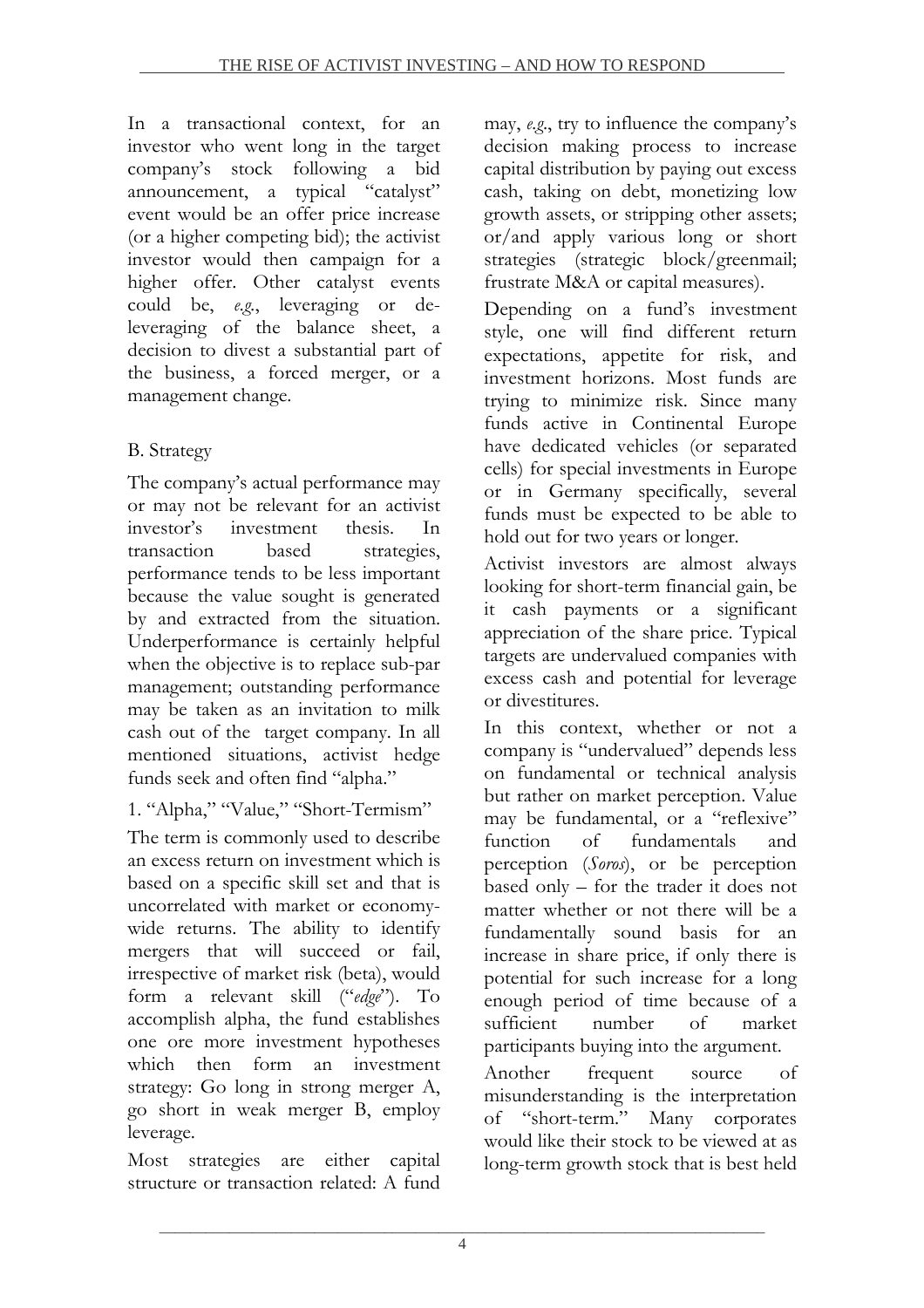onto over a full capital market cycle, *i.e*., five to twelve years. From this angle an investment horizon of up to one year may indeed appear to be short-term and of up to three years mid-term. At the same time, the average holding period within the global mutual fund industry is between ten and twelve months, depending on cycle stages. From a mutual fund manager's perspective four months may be shortterm, eight months mid-term, and twelve and more months long-term; some but by far not all would be considered by their peers as long-term traders (*e.g.*, position or momentum traders). On closer examination, investment horizon as such is rarely indicative of "short-termism."

Activist strategies are increasingly melting with buy-out strategies, creating a threat for companies to be taken over by a combination of hedge fund money and buy-out fund expertise ("pirate equity").

## 2. Transaction Based Strategies

Next to mergers and acquisitions, transaction based strategies revolve around events that are likely to trigger future cash compensation, such as the conclusion of a domination and profit and loss transfer agreement; a squeezeout under the Stock Corporation Act; a "cold" delisting (transformation into a corporate form that cannot be listed); or a formal delisting.

In most events, compensation owed will be determined either by German CPA Institute IDW's "S1" valuation standard or by the average share price for the three months prior to the respective shareholders's resolution, whichever the greater. Activist shareholders know that, according to German minority shareholders's association *SdK*, out of 282 proceedings

for the determination of fair cash compensation only 38 did not result in a higher compensation. A typical increase would be between 20% and 40% (with an empirical maximum of  $726\%$ ).

Structural measures, such as the implementation of a domination implementation of a domination agreement, are often key for the successful bidder to fully integrate the target company. Activist shareholders may oppose the conclusion of such an agreement so that the bidder cannot realize synergies from the transaction, or cannot sell-off assets to refinance the transaction, or cannot effect necessary antitrust disposals. For all these measures the acquirer needs a 75% capital majority under German corporate law. To become eligible for tax consolidation in the U.S., the bidder needs 80% of the votes and value. In some cases, hedge funds acquired 25% of the share capital to block integration. More common however would be a strategic block of 5% that prevents the bidder from squeezing-out minority shareholders. Early 2007, in *Techem*, for the first time hedge fund money was rumored to have accumulated even a simple majority (+50% plus one vote) which ultimately prevented a bid from closing: A paradigm change in that hedge funds had not previously openly and successfully blocked a transaction pursued by another financial sponsor.

Often paying greenmail to the holdouts is by far cheaper than fighting. The downside is that markets will know and remember.

#### 3. Excess Cash

In 2006, DAX companies distributed an average 37% of balance sheet profits to shareholders. In comparison many foreign investors would expect 50%; in their view the difference belongs to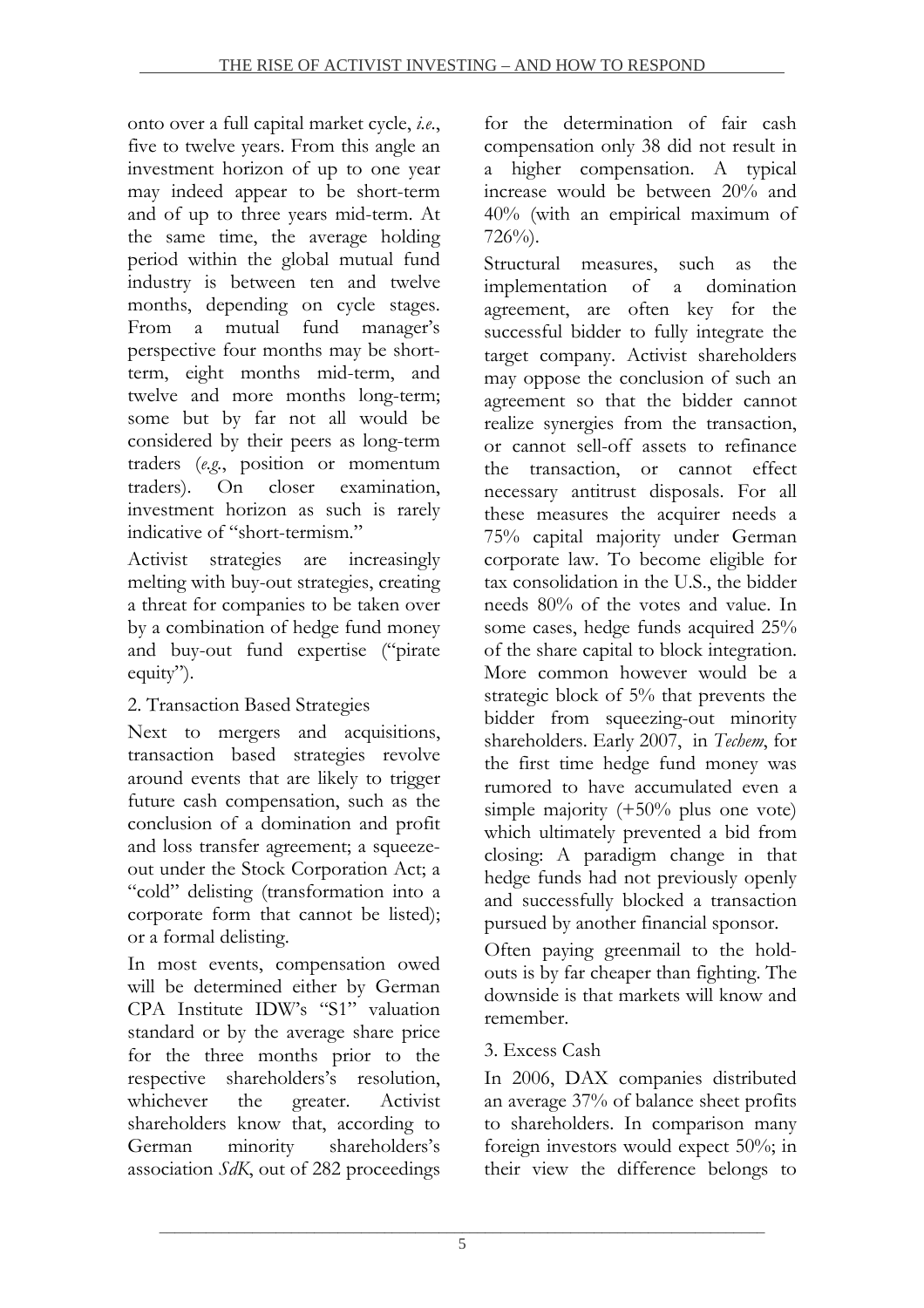them. Yet the issue of excess cash is less about an expected distribution level and rather about a sensible employment of capital. By definition, a company has excess cash if there is cash (or cash equivalents) but no convincing plan to employ it (capex spending plan, R&D, acquisitions).

Most recently in *Cewe Color*, hedge funds had sensed excess cash in what then appeared to be a vastly overcapitalized balance sheet and demanded distribution to shareholders. From a corporate finance perspective, if there is unneeded capital, it should be returned to shareholders. But rallying hedge funds failed to convince a sufficient number of shareholders that the company was in fact accumulating cash that could not be employed to foster future profitable growth. Why so? If from a particular shareholder's perspective the risk/return equation is unsatisfactory, but by objective standards there is no unneeded cash, such shareholder should take out his or her money by selling the stock. *Cewe Color's* balance sheet might not have been ideally structured, but this would rather appear to be a question of management's business judgment. While management can be expected to optimize the balance sheet to maximize shareholder value over time, management cannot be expected to leverage the balance sheet for the sole purpose of generating excess cash to be given away to drive-by investors.

That is also why the argument is cutting both ways: If the company was accumulating unneeded money, then a responsible board should have returned the excess cash to shareholders (*Graham* paradox of "large working capital in mediocre companies"). But if the company did not, then the funds's investment thesis was fundamentally flawed ("large capital under management in mediocre hedge funds" paradox) - in which case a responsible fund manager could be expected to allocate assets to a more promising investment opportunity and failing that to return capital to investors.

Many investors apparently felt that in *CeWe Color* both management and hedge funds failed to back up their respective propositions that there was not or that their was unneeded cash. For the former reason, many value investors sold the stock and for the latter reason, too few hedge funds invested alongside *M2* to win against a defense alliance of family shareholders, management, unions/employees, and local politics (*i.e*., a state-owned bank).

4. Removal of Management-Discount

The average German CEO is in office six and a half years but only two and a half if said to have failed. Since 1995, the number of involuntary changes on C-level is estimated to have increased by 300%. Unless management has a proven track record of creating value and consistently meeting return expectations, it is easy for activist shareholders to lobby against management to force through a change. And even then, it is easy to criticize management for lack of transparency, managerial hybrids, empire building, being caught in agency conflicts, or building up a war chest for allegedly value destructing acquisitions.

Most recent examples include *Deutsche Börse*. *Deutsche Börse* and *Euronext* were competing for the *London Stock Exchange*. Funds felt that although the transaction rationale was sound, *Deutsche Börse*, in a third attempt to combine with *LSE*, was about to vastly overpay. More importantly, as a *de facto* monopolist *Deutsche Börse* apparently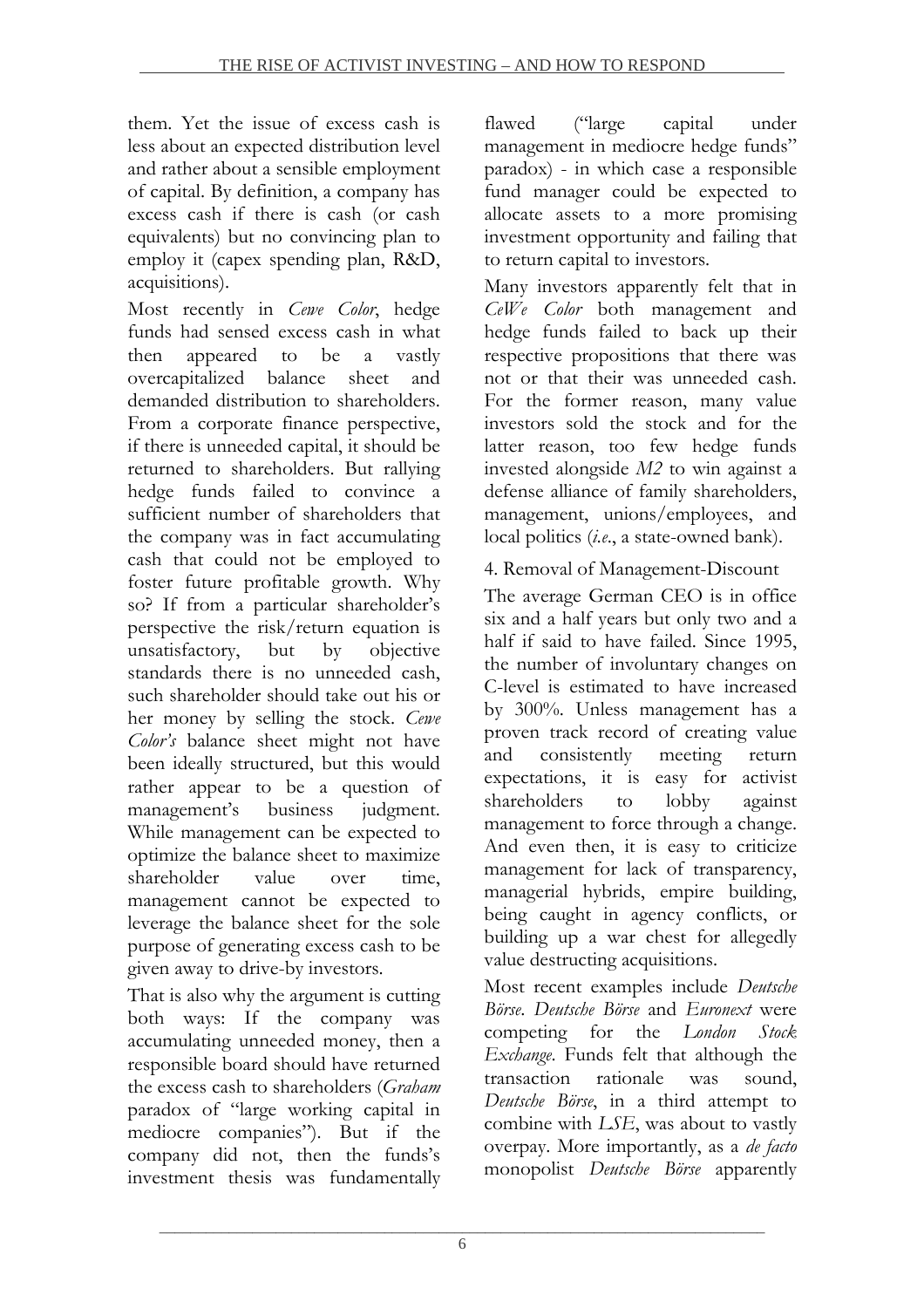had the market power to command prices and to collect large sums of cash within a fairly limited period of time. Activist funds claimed that the premium offered by *Deutsche Börse*  would have constituted a dissipation of shareholder money and that the CEO who insisted on the transaction needed to be replaced. The supervisory board chairman was backing the CEO. Since under corporate law a direct attack against the CEO was not possible, yet against the chairman, funds alleged that the supervisory board chairman needed to be replaced as well because of a failure of corporate controls. Institutions sold out to activist funds, and funds forced through management change at *Deutsche Börse.*  The bids fell apart and the *LSE* remained independent. Consolidation pressure subsequently led to a takeover of *Euronext* by the *New York Stock Exchange*. As could be anticipated, *LSE* stock fell, *Deutsche Börs*e and *Euronext* stock soared. He who was long in *Deutsche Börse*, short in *LSE*, and long in *Euronext* generated unprecedented returns within a couple of weeks. *Deutsche Börse* was subsequently forced to pay out its war chest to shareholders.

The case of investment legend *Warren Buffet* illustrates that actual qualification for a position is of minor relevance and perceived competence is decisive. Mr. *Buffet*'s decision not to serve an additional term on the board of the Coca-Cola Company resulted in an immediate share price appreciation of more than 1.5 billion Euros, suggesting that he was perceived to have lost his Midas touch. Sub-standard performance will be even less tolerated. Attacking management is often the fastest and easiest route to success because people like to believe that incumbent management is incompetent, earns way too much, did not deliver on past promises and won't in the near future etc; because it is almost impossible to prove the opposite even if allegations are unfounded; because human beings can stand public pressure and defamation only to a limited extent, may compromise on business items to protect their immediate family, or ultimately give in or be ousted by the board; because it is easier to split a board over an individual than over facts or opinion (in particular, if criminal prosecution is instigated); and technically, because a change in management is in principle achievable through means provided by corporate law whereas a direct change in strategy is not.

# C. The Danger of Momentum

1. Critical Mass

Key event driven tactics are to accumulate an initial position by acquiring voting stock or the right to acquire voting stock (options, swaps); send "wake-up" or greenmail letters; attract public attention, by advertising the investment thesis within the investment community, the market place, and financial media; do road shows or run a public campaign; take corporate action; and engage in shareholder litigation.

The single biggest danger of all lies in the coincidence of two factors: The target company being vulnerable, actually or perceived, and the activist shareholder creating momentum that he will be unable to control or stop due to an increasing number of free-riders, such as other eventdriven/opportunistic investment funds, arbitrageurs, short-sellers, minority shareholders associations, individual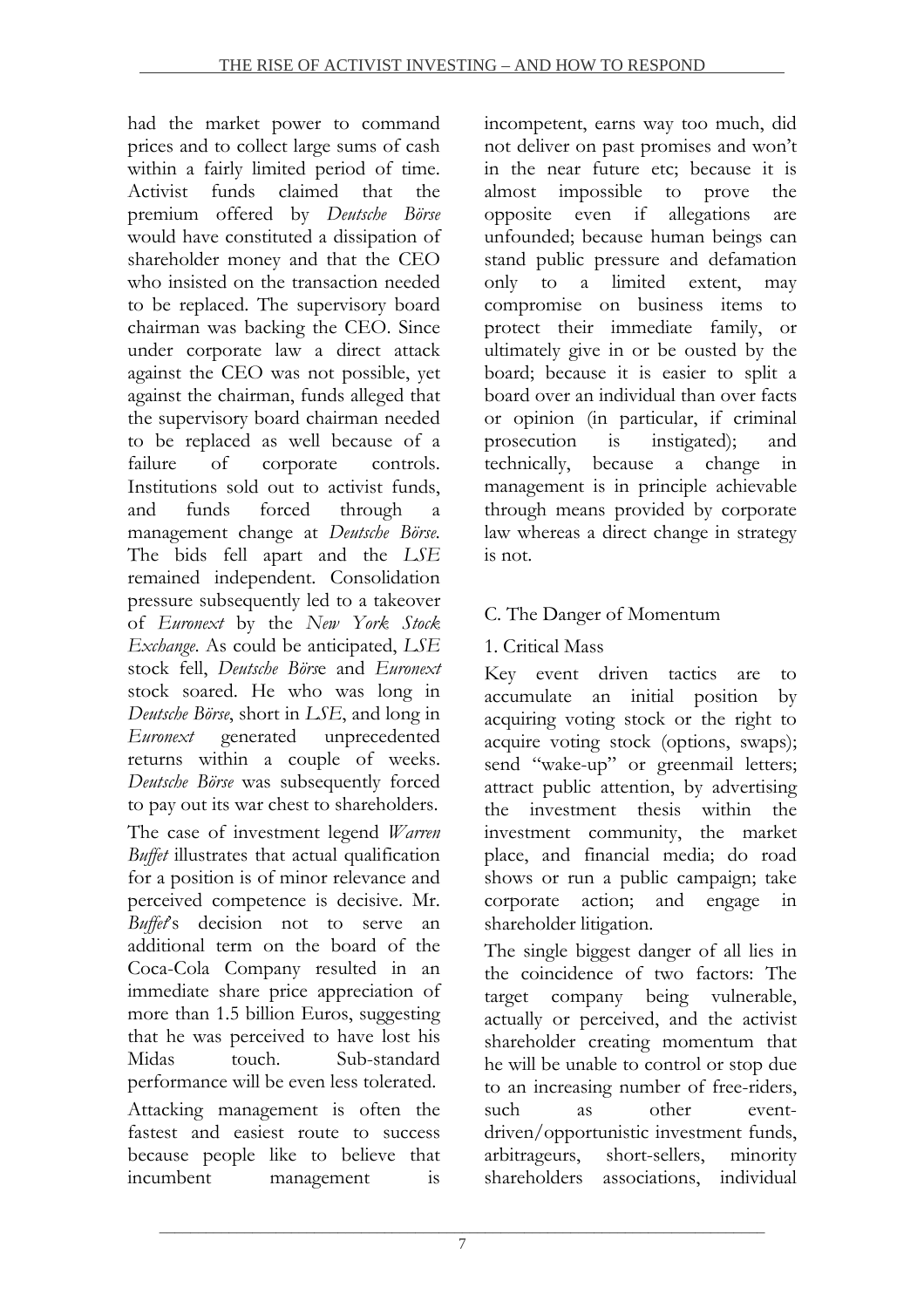shareholder activists, professional greenmailers, and journalists wishing to capitalize on the story for as long as possible a time.

Why is momentum so dangerous? In the midst of a market inefficiency, once detected, a special breed of market participants will emerge and act highly efficiently, exploiting (and thereby closing) the efficiency gap. Like water, money will find its way: Once enough financial investors are convinced that a certain behavior is rational, they will all behave in such manner without a need for co-ordination. Investors will act in parallel, each investor driven by pure self-interest, without the original aggressor having the possibility of stopping the others. Regulatory action will not stop momentum either, for parallel action is lawful and concerted action almost impossible to prove. And even if activist funds acted in concert: Concerted action is legal and legitimate; it is only that concerted action triggers certain regulatory consequences. One consequence is that concert parties who failed to comply with mandatory threshold reporting lose their voting rights until they make up for that omission; this could in theory help management win a stand-off at a general meeting. The second, most practical, consequence is that concert parties owe a mandatory offer for the company – which is the least desirable outcome from incumbent management's perspective.

Matter of fact, once a critical mass has been reached, the outcome is almost inevitable. Funds will win.

## 2. AGM

In an AGM context, critical mass is determined by AGM attendance rates. Many resolutions require only a simple majority of 50% plus one of all votes present and cast. Taking the 2006 average DAX 30 attendance level of 49,88% as an example, a position of 24,94% plus one vote would convey a factual majority. Experience shows that 50% of the total share capital of a target company may change hands within weeks. But raising attendance levels as such is no solution to the problem: Not only are more shareholders needed to attend the meeting; what is more, shareholders must vote in favor of management (or at least abstain from voting). Best practice IR and communications can help to achieve this. While resolutions at general meetings need to be passed first, it is of equal importance that they will later be entered into the commercial register to become effective, quick, and that they will withstand legal challenges.

A shareholder's ability to bring about management change ultimately depends on three factors, namely shareholder base, attendance level at the general meeting, and likely voting behavior. Likely, not actual, voting behavior because management will almost always tend to avoid a public stand-off at a general meeting. Taking a resolution to dismiss a supervisory board member as an example, AGM momentum will therefore comprise of votes in favor and votes to abstain, known and assumed, and may even include votes against if not cast in open support of management, all in proportion to likely attendance.

Preparation for a general meeting may include a step-by-step analysis of all of the company's actions in preparation of, and during, the AGM; liaising with, or hiring of, trouble makers; involving private eyes to investigate everything of interest to the aggrieved shareholder. Based on publicly available information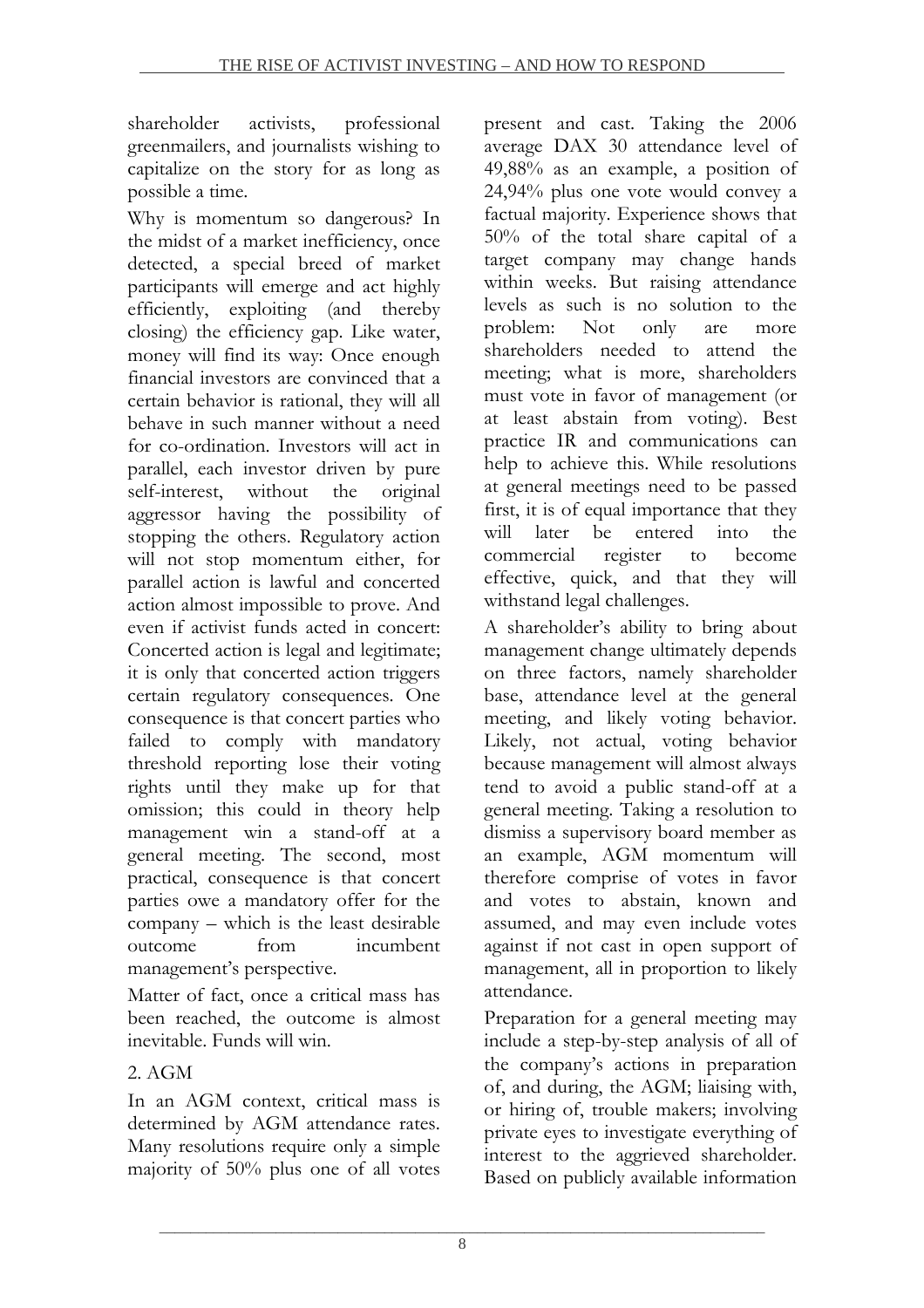alone, it appears, some funds prepare better than the company. Depending on sophistication of the fund, eventdriven hedge funds must be expected to prepare themselves thoroughly and execute without compromise. Some funds are said to have deliberately lost millions only to preserve their track record of never, ever, going away from a situation.

Typically, an activist investor will engage in guerilla perception warfare, by advertising the investment thesis within the investment community to create further momentum and increase pressure on target management; by lobbying the market place; and by feeding the financial press to mobilize shareholder opinion. The activist may also run a public campaign prior to an AGM: Set up a dedicated website; comment on agenda items or announce his voting behavior prior to the AGM; bring in counter-motions or own motions; cause other shareholders to rally at the AGM; speak up at the AGM, ask questions and comment; work the press at the AGM; and challenge resolutions passed at the AGM in court.

On the subject of shareholder litigation, German listed companies are quite used to law suits filed by "predatory minority shareholders," shareholders who challenge resolutions in court, sometimes on the basis of a single share. In-house legal departments and outside counsel know from experience that those law suits are later either dismissed without merits or settled, even though they create a huge nuisance and may sometimes pose a considerable threat. Often such shareholder behavior is abusive, frivolous or outright fraudulent. In a recent case, a minority shareholder instigated an action to void and set aside an AGM resolution of capital increase and offered to the company to abandon his law suit against excessive consideration. The court dismissed the case and granted the company's affirmative counter-action, expressly ruling that the plaintiff had caused damage unlawfully, willfully, and contrary to public policy and was liable for all damage the company may have suffered in the past or may be suffering in the future because of the delayed implementation of the capital increase (Frankfurt Regional Court, 3-5 O 177/07 of 2 October 2007, *Nanoinvests*). Activist investors do not normally engage in frivolous litigation, but might try a case even on low prospects of winning. When confronted with a sophisticated event-driven hedge fund, companies should be aware of the fact that some funds will apply enormous resources to the task and do have a consistent track record of winning in court. Resolutions passed at an AGM past midnight are null and void – a company should not expect an activist investor to tolerate such a blatant mistake (Düsseldorf Regional Court, 36 O 99/06 of 16 May 2007, *DIS*). Companies should also bear in mind that only recently a court granted a court-appointed, minority shareholders's "special representative" unlimited discovery in respect of all *HVB* premises, files, and communication – including board minutes, files of the in-house legal, tax and M&A department, and including communication with external advisors such as investment banks, legal or tax advisors and auditors – to assess whether or not *HVB* sold *Bank Austria Creditanstalt (BA-CA)* below value to parent company *Unicredit*, resulting in a pecuniary loss for *HVB* or *HVB* minority shareholders (Regional Court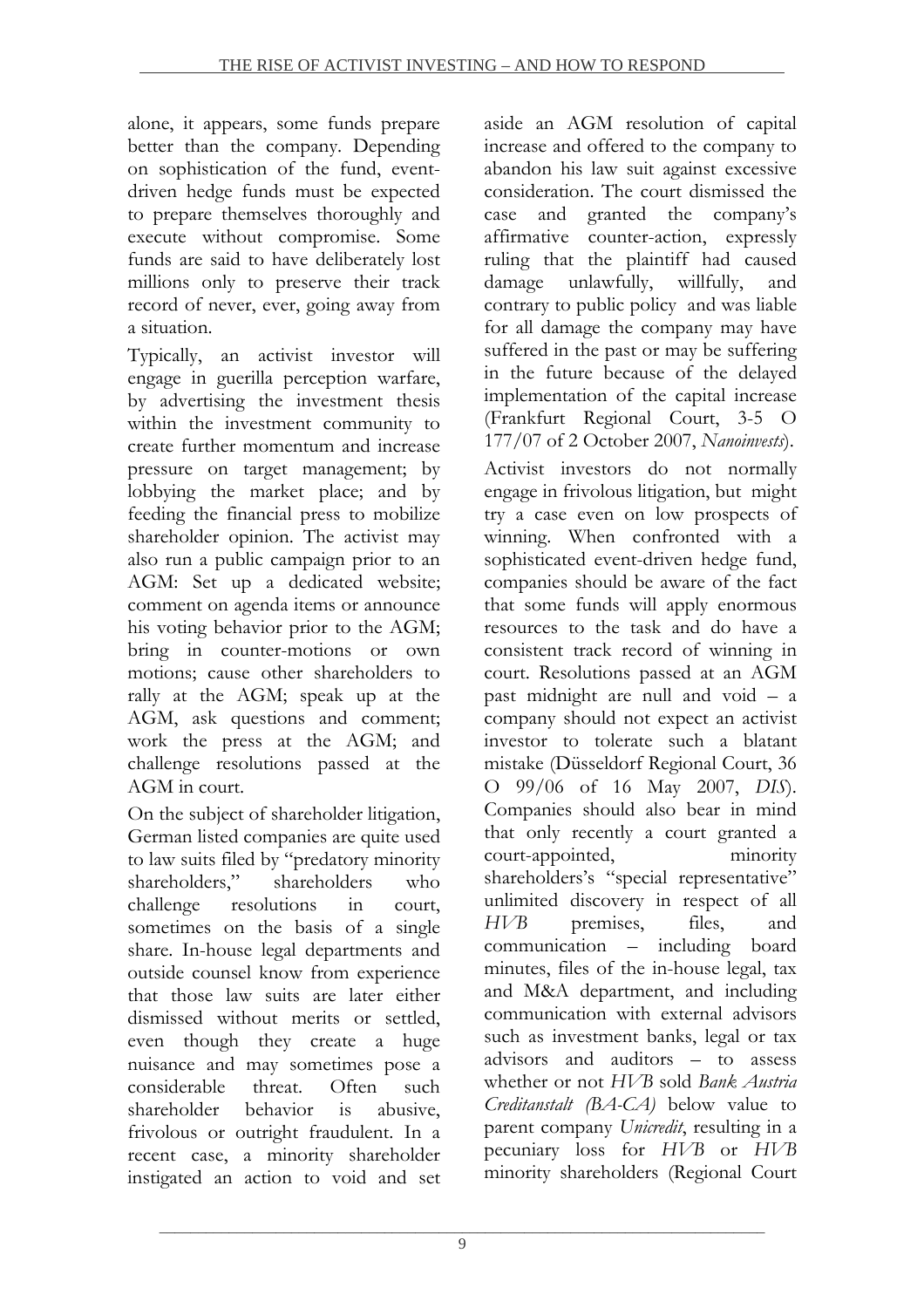Munich, 5HK O 12570/07 of 6 September 2007). On 31 January 2008, the court ruled that *HVB*'s resolution to sell *BA-CA* was void (5 HK O 19782/06); a further decision regarding the subsequent squeeze-out resolution is expected for 21 February 2008.

### D. Defense

If caught by surprise, the company may choose to pay "greenmail" (ransom) or to go to war. Both tactics need to be evaluated very carefully. In an early stage of the debate it is often possible to agree with an activist investor to implement certain changes within a reasonable period of time. When going to war, it is crucial that the target company's advisors are on par with the adversary in terms of sophistication and commercial mindset.

Being prepared is obviously the better approach. In essence, the single most important objective is not to be or to appear vulnerable. Companies should therefore avoid exposure to typical event-driven situations. To be fair, this is not always possible. To add insult to injury, some defense measures constitute "events" in themselves and thus expose the company to risk. Implementation must therefore be balanced out and executed with great caution. This is best evidenced by share buy-backs: Selling shareholders will prefer management to buy back shares above value, remaining shareholders will prefer management to buy back shares below value. It might be tempting to buy back shares at inflated prices to further manage up the share price, but this might also prompt a shareholder revolt.

Defense strategies are by their very nature long-term-oriented, but may create protection in the mid-term. Suitable defense strategies are to carry out communications audits (internal and external perception studies); to shape perception and investor sentiment; to initiate and maintain an intense shareholder dialogue; to revise the capital structure (share repurchase, dividend increase, stock split, etc); and to optimize the company's portfolio (catch up with peer group in respect of<br>performance, valuation/multiples,  $v$ aluation/multiples, market cap, etc).

In doing this, ensuring supervisory board support is critical. Support is granted, not demanded and must be deserved. External directors who have been involved in the good times are more likely to back management during a crisis; beyond the obvious this is very much about supervisory board composition, boardroom dynamics, information flow, and accountability, and therefore at the very heart of a company's approach to corporate governance: A supervisory body that focuses on structures, process, and quantity of corporate control mechanisms versus one that focuses on content, quality of controls, and valuecreation through supervision ("*the value a board adds to the corporation*," as board consultant *Ram Charan* puts it). A board that has been rather detached for years is less likely to support management in a crisis than a board that is used to be actively involved in the company's affairs. The former, "*ceremonial*," board may cease to back management simply because it was never convinced of management's strategy, only persuaded. Anchor shareholders will often be represented in the supervisory board and may prove supportive of management – until the price is too tempting and they too sell out to hedge funds. Should, then, hedge funds be granted a supervisory board seat?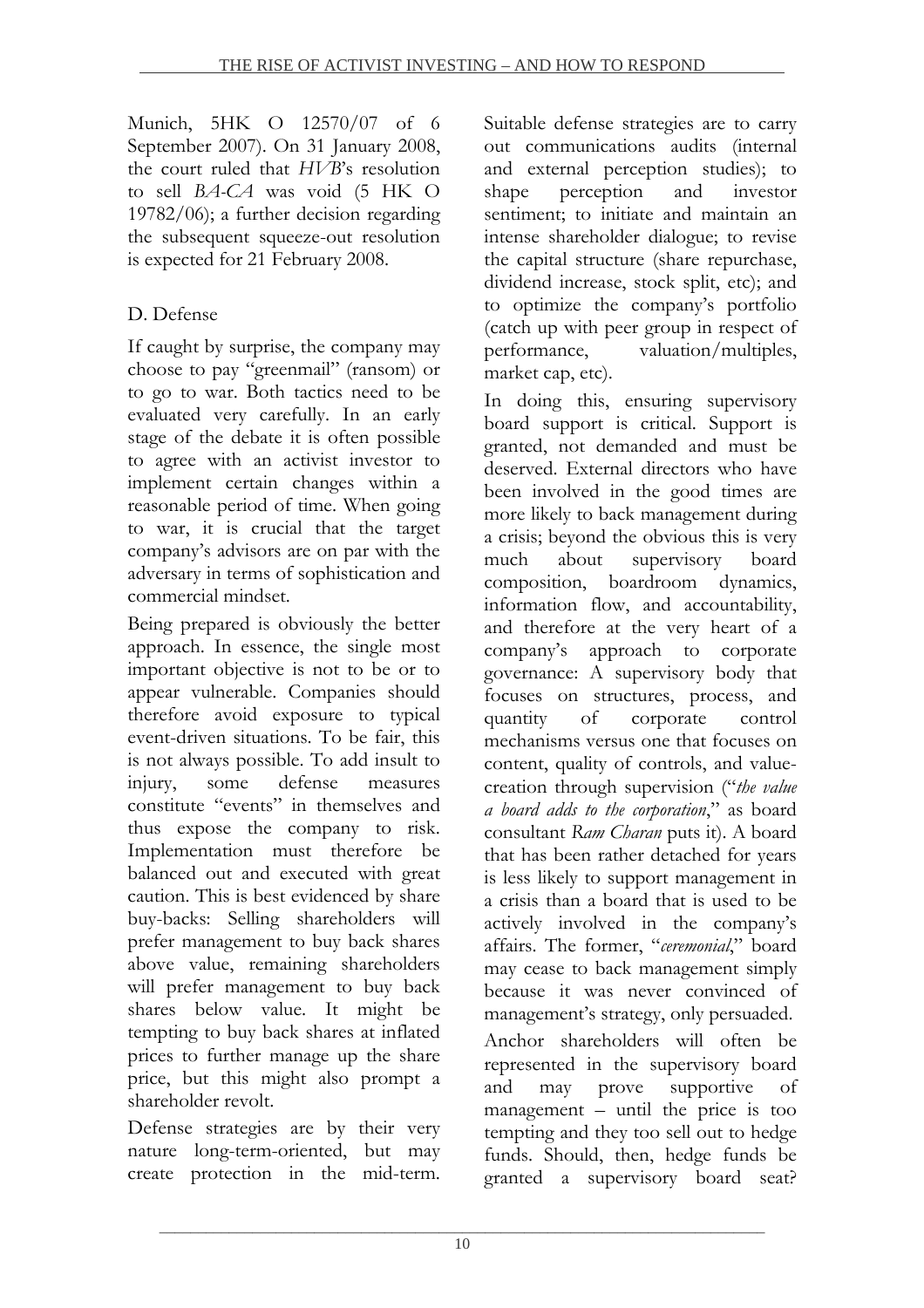Companies must first accept the idea that there are no right or wrong shareholders, only shareholders whose objectives may be a fit or gradual misfit. Even though representation on the supervisory board in proportion to shareholding is not provided for under German corporate law, many supervisory boards reflect the actual ownership structure. In the case of an existing proportionate board, there is no reason to deny a large shareholder proportionate board representation but for two reasons: Either if the shareholder's investment horizon is without doubt so short that the demand for a supervisory board seat is frivolous or at least plainly unreasonable; or if such shareholder fails to present a candidate who is eligible under corporate law and who possesses the "*required knowledge, abilities and expert experience*" and is "*sufficiently independent*" under soft law, *i.e.*, the Corporate Governance Code. Whether or not a candidate will act sufficiently independently is hard to anticipate. Just as the shareholder will want "his" candidate to represent his interests, incumbent management will want the candidate not to interfere with theirs. Probing question is, can the candidate be expected to act in the best interest of the company, shareholders, and stakeholders, as required by law, under the conditions of a proportionate board, even though he or she is sent on the board to serve a particular shareholder's interest? Unless the answer is clearly in the negative, such candidate must be deemed acceptable.

Companies should know their shareholders which includes knowing their objectives, investment style, investment strategy, and investment thesis. Is a particular investor's style long-only, long/short, or short-only?

What is the size of position relative to the size of the fund? What are the investor's return on investment needs and wants? How, exactly, does the investor plan to create and extract value from the situation? Can the company help facilitate a convenient exit? What is he willing to do to succeed?

Accurate and complete reporting should be a given. Investor relations should communicate with all shareholders, even with the most aggressive activist funds, and maintain an intense and open dialogue on almost any topic a given shareholder would like to discuss – within the legal limits but without thought control. This is for two reasons: Firstly, interaction with a competent, hands-on investor who truly cares about the company's longterm prospects can indeed be fruitful and generate long-term value; it can even help management to overcome internal resistance against a sensible strategy change. Secondly, while it is unpleasant to be summoned to London or New York to be exposed to a poorly researched presentation that alleges that management is living in an ivory tower, is bound by agency conflicts, did not deliver, and should commit to significant changes, ignorance of the situation will not cause the activist to go away. Management must instead practice the art and craft of active and sympathetic listening; thoroughly and diligently review any proposal or demands an activist investor presents; and thoughtfully and disinterestedly weigh the pros and cons, always assessing the level of support within the shareholder base.

Typical shareholder demands are related to strategy (70%), corporate governance (40%) and employment of capital (30%). If a demand or proposal turns out to be reasonable, the